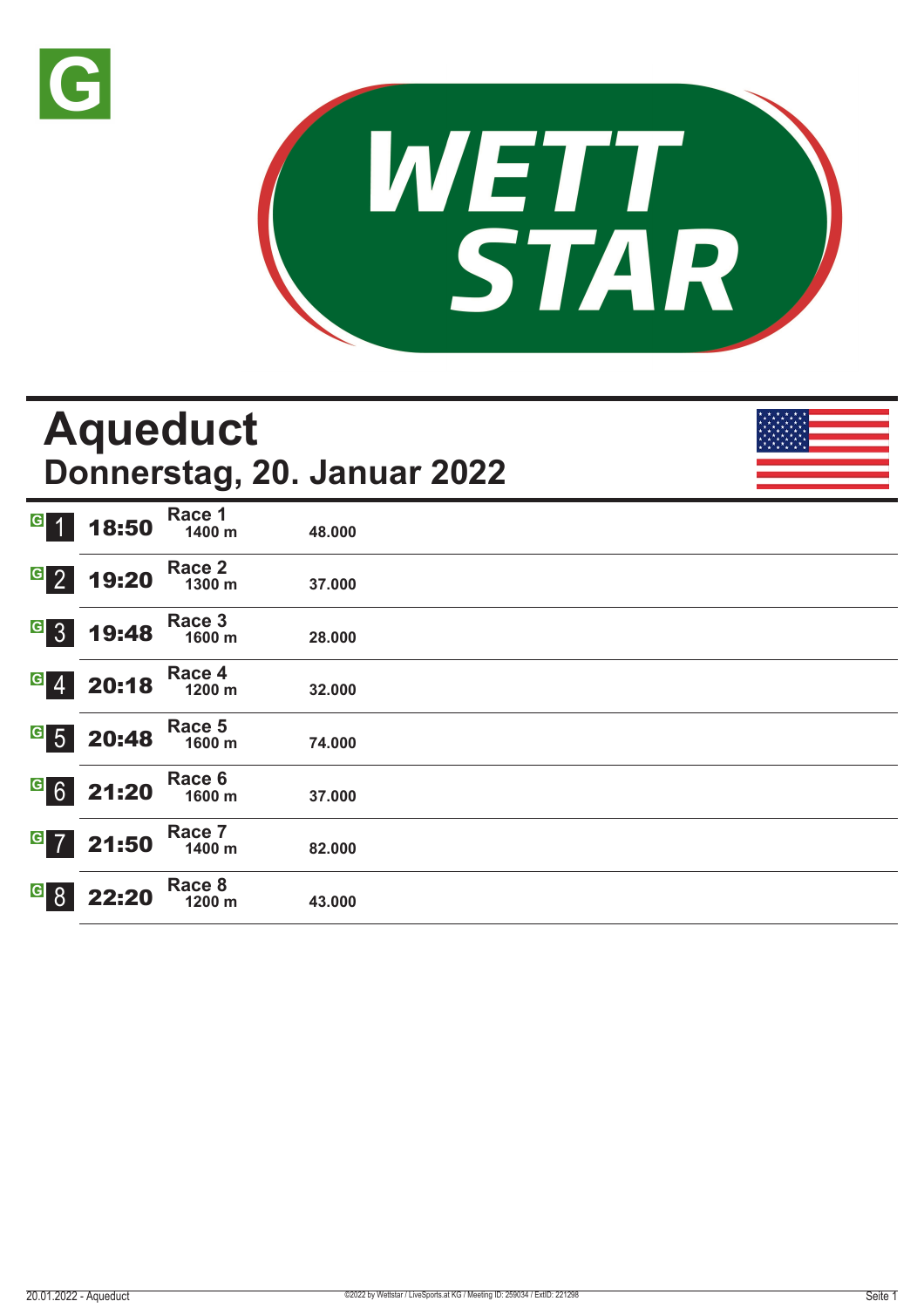| 20.01.2022 - Aqueduct                                                                                                                                                                            |                                                                                       |                                                                                                                                                                                                                              |                                                                                                     | Rennen #7                                                                                                                                                                                                          |                                                                                                                                                                         |                                                                                                                                                                                                |                                                                               |                                                                                                                                                                                                            | Seite 2                           |
|--------------------------------------------------------------------------------------------------------------------------------------------------------------------------------------------------|---------------------------------------------------------------------------------------|------------------------------------------------------------------------------------------------------------------------------------------------------------------------------------------------------------------------------|-----------------------------------------------------------------------------------------------------|--------------------------------------------------------------------------------------------------------------------------------------------------------------------------------------------------------------------|-------------------------------------------------------------------------------------------------------------------------------------------------------------------------|------------------------------------------------------------------------------------------------------------------------------------------------------------------------------------------------|-------------------------------------------------------------------------------|------------------------------------------------------------------------------------------------------------------------------------------------------------------------------------------------------------|-----------------------------------|
| <b>WANN STARTET IHR PFERD</b>                                                                                                                                                                    |                                                                                       |                                                                                                                                                                                                                              |                                                                                                     |                                                                                                                                                                                                                    |                                                                                                                                                                         |                                                                                                                                                                                                |                                                                               |                                                                                                                                                                                                            |                                   |
| Afilada<br><b>B B's Busted</b><br>Big Tony's Girl<br>Blake B.<br><b>Bointheback</b><br>Bosship<br>Bravo Regina<br>Choose Happiness<br>Confectioner<br>Conformist<br>Crostata B C<br>Dancing Kiki | 5<br>3<br>$\mathfrak{p}$<br>8<br>8<br>5<br>$\overline{2}$<br>$\overline{2}$<br>8<br>5 | Dancing With Rico<br>Demo Doctor<br>Epona's Dream<br>Et's Premonition<br>Famished<br>Fingal<br><b>Firing Carol</b><br>Frost Me<br>Game Theory<br>Gimmedamoney<br>Golden Plume<br><b>Great Workout</b>                        | 8<br>$\sqrt{2}$<br>5<br>6<br>6<br>$\overline{7}$<br>5<br>3<br>8<br>$\overline{7}$<br>$\overline{2}$ | Hey It's Tati<br>Honey Money<br>Horseshoe Falls<br>I Am The Cash Man<br>Irish Giant<br>It's Mandatory<br>Johnselectricride<br>Kentucky Knight<br><b>Kept Waiting</b><br>Lot Of Honey<br>Madera<br>Mandatory Payout | 3<br>5<br>3<br>$\overline{4}$<br>$\overline{2}$<br>6<br>8<br>4<br>7<br>3<br>6                                                                                           | Mister J T<br>More Moonshine<br>Motion To Strike<br>My Cousin Rich<br>My Roxy Girl<br>Orb In The Tower<br>Primacy<br>Prince James<br>Ria's Angel<br>Roman Empire<br>Romantic Man<br>Rvalentina | 4<br>$\overline{7}$<br>4<br>4<br>7<br>6<br>7<br>$\overline{2}$<br>8<br>6<br>Δ | Sealithic<br>Solid Tune<br>Sudden Impulse<br>Super John<br><b>Sweet Surprise</b><br>The Glenmore<br><b>Timed Out</b><br>Tough Workout<br>Walk The Bank<br>We Ready<br>What's My Category<br>Wild Carp Diem | 8                                 |
| <b>WANN STARTET IHR JOCKEY / FAHRER</b><br>Ailsa Morrison<br>Dylan Davis<br>Jacqueline A. Davis                                                                                                  | 3,6                                                                                   | 1,3,4,7<br>1,2,3,5,8                                                                                                                                                                                                         | Eric Cancel<br>Jalon L. Samuel                                                                      | Andre Shivnarine Worrie                                                                                                                                                                                            | 8<br>2,4,5,7<br>5,7                                                                                                                                                     | Heman K. Harkie                                                                                                                                                                                | Benjamin Hernandez<br>Jose Antonio Gomez                                      | 6,8<br>4<br>2,4,7,8                                                                                                                                                                                        |                                   |
| José Baez<br>Jr. Jorge A. Vargas<br>Kevin Navarro<br>Ruben Silvera                                                                                                                               | 1,4<br>6,7<br>2<br>5,8                                                                |                                                                                                                                                                                                                              | Jose L. Ortiz<br>Manuel Franco<br><b>Trevor McCarthy</b>                                            | Jr. Samuel Camacho                                                                                                                                                                                                 | 2,4,6,7<br>3<br>4,6,7,8<br>1,2,3,5,6,8                                                                                                                                  | Jose Lezcano<br>Raul E. Mena                                                                                                                                                                   | Kendrick Carmouche                                                            | 1,2,3,5,6,7,8<br>1,3,6,7,8<br>4.8                                                                                                                                                                          |                                   |
| <b>WANN STARTET IHR TRAINER</b>                                                                                                                                                                  |                                                                                       |                                                                                                                                                                                                                              |                                                                                                     |                                                                                                                                                                                                                    |                                                                                                                                                                         |                                                                                                                                                                                                |                                                                               |                                                                                                                                                                                                            |                                   |
| Amira Chichakly<br>Chris J. Englehart<br>Gregory Diprima<br>John C. Kimmel<br>Jr. Michael L. Catalano<br>Linda Rice<br>Orlando Noda<br>Randi Persaud<br>Robert P. Klesaris<br><b>Wayne Potts</b> | 3<br>8<br>5.6<br>8<br>5<br>$\overline{c}$<br>2<br>4,5                                 | Bruce N. Levine<br>1,2,8<br>Christopher Progno<br>James T. Ryerson<br>John P. Mc Allen<br>Jr. Robert N. Falcone<br>2,6,7<br>Luis A. Miranda<br>Patrick L. Reynolds<br>Regina Brennan<br>Rudy R. Rodriguez<br>William I. Mott |                                                                                                     | 3,6,8<br>2,3<br>1.7<br>1,7<br>4<br>5<br>3,4,6,7,8                                                                                                                                                                  | Carlos F. Martin<br>Danny Gargan<br>James W. Ferraro<br>Jorge R. Abreu<br>Juan C. Vazquez<br>Mark A. Hennig<br>Philip M. Serpe<br>Ricardo E. Legall<br>Timothy A. Hills | 4,8<br>3<br>3<br>8<br>4,7<br>5,8<br>8                                                                                                                                                          | Rob Atras                                                                     | Chad C. Brown<br>David G. Donk<br>Jeffrey S. Englehart<br>Joseph G. Parker<br>Karl M. Grusmark<br>Michael J. Maker<br>Rachael Keithan<br>Todd A. Pletcher                                                  | 4<br>6<br>4<br>3,6<br>5<br>2<br>6 |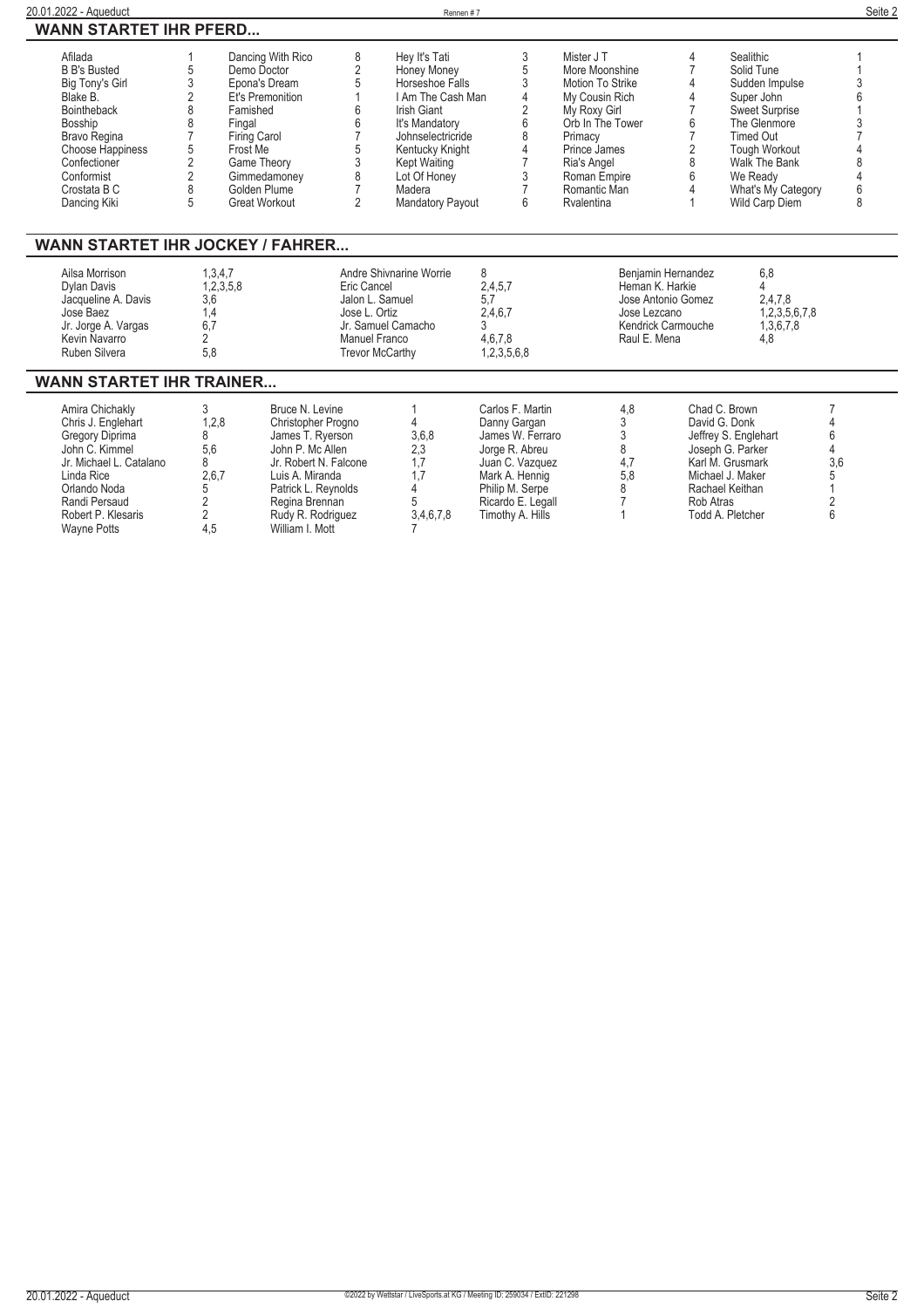**1 18:50**

## **20.01.2022 - Aqueduct** Seite 3<br> **C**<br> **C**<br> **C**<br> **C Race 1 Rennpreis: 48.000**

**1400 m 48.000** 

**Flach**

**(UP TO \$8,352 NYSBFOA) FOR MAIDENS, FILLIES THREE YEARS OLD. Weight, 120 lbs. Claiming Price \$50,000 (1.5% Aftercare Assessment Due At Time Of Claim Otherwise Claim Will Be Void).** 

| 1400                    |                                                                           |                                           |                     |              |                                               |                                                                                   |
|-------------------------|---------------------------------------------------------------------------|-------------------------------------------|---------------------|--------------|-----------------------------------------------|-----------------------------------------------------------------------------------|
|                         | <b>Sweet Surprise</b><br>3j. rotbraun S (Not This Time - Close The Gap    |                                           |                     |              |                                               |                                                                                   |
| 1                       |                                                                           | 03.12 Aqueduct                            | 8                   | 1200         | 17.9 Christian Ramos                          | Lost My Sock, Glitter Up, Champagne Poetr                                         |
|                         | Trainer: Timothy A. Hills<br>Besitzer: Llc Tedesco Racing                 | 09.10 Belmont Park                        | 9                   | 1700         | 26.7 Christian Ramos                          | Shad Nation, Gun Boat, Spicer                                                     |
| 54.4                    |                                                                           | 01.09 Saratoga                            | 3                   | 1100         | 3.4 Joel Rosario                              | Static Fire, Still My Babe, Sweet Surprise                                        |
| Box: 1<br>ML: 55,0      | <b>Dylan Davis</b>                                                        | 04.08 Saratoga                            | 3                   | 1100<br>1200 | 7.5 Joel Rosario                              | Take The Backroads, Next Tuesday, Sweet                                           |
|                         |                                                                           | 07.08 Evd                                 | 11                  |              | 19,8 Liandro Atempa                           | Ide Say I'm Classy, Ideal Queen, Akissnacu                                        |
|                         | <b>Et's Premonition</b>                                                   |                                           |                     |              |                                               |                                                                                   |
| $\overline{\mathbf{2}}$ | 3j. kastanie S (Emperor Tiberius - Passin Pro<br>Trainer: Luis A. Miranda | 17.12 Aqueduct<br>08.12 Penn National     | 7<br>$\overline{7}$ | 1200<br>1100 | 93.0 Heman Harkie<br>26.2 Heman Harkie        | Tweaqued, In Traffic, Afilada<br>Jet Force, Sweet As Sugar, Kaz Lucky Num         |
| 49.9                    | Besitzer: Nelson, Patrick, L.                                             | 19.11 Aqueduct                            | 12                  | 1700         | 95,7 Jalon Samuel                             | Skims, Beachfront Bid, Quality Control                                            |
|                         |                                                                           |                                           |                     |              |                                               |                                                                                   |
| Box: 2<br>ML: 21,0      | <b>Ailsa Morrison</b>                                                     |                                           |                     |              |                                               |                                                                                   |
|                         | <b>Sealithic</b>                                                          |                                           |                     |              |                                               |                                                                                   |
| 3                       | 3j. rotbraun S (Neolithic - Sea Lady)                                     | 19.11 Aqueduct                            | 9                   | 1700         | 56.5 Kendrick Carmouche                       | Skims, Beachfront Bid, Quality Control                                            |
|                         | Trainer: Chris J. Englehart                                               | 01.11 Finger Lakes                        | 2                   | 1670         | 11,0 John Davila, Jr.                         | Babyitsgoldoutside, Sealithic, Pretty Doctor                                      |
| 54.4                    | Besitzer: Inc. Cedar Meadow                                               | 05.09 Saratoga                            | 8                   | 1400         | 41.7 Eric Cancel                              | Magic Circle, Love To Run, Speedometer                                            |
| Box: 3<br>ML: 6,0       | <b>Trevor McCarthy</b>                                                    |                                           |                     |              |                                               |                                                                                   |
|                         | <b>Rvalentina</b>                                                         |                                           |                     |              |                                               |                                                                                   |
| 4                       | 3j. rotbraun S (Point Of Entry - Kiss Me Foreve                           |                                           |                     |              |                                               |                                                                                   |
|                         | Trainer: Rachael Keithan                                                  |                                           |                     |              |                                               |                                                                                   |
| 54.4                    | Besitzer: Inc. Relentless Racing                                          |                                           |                     |              |                                               |                                                                                   |
| Box: 4<br>ML: 13.0      | <b>Jose Baez</b>                                                          |                                           |                     |              |                                               |                                                                                   |
|                         |                                                                           |                                           |                     |              |                                               |                                                                                   |
|                         |                                                                           |                                           |                     |              |                                               |                                                                                   |
|                         | <b>Afilada</b>                                                            |                                           |                     | 1200         |                                               |                                                                                   |
| 5                       | 3j. rotbraun S (Keen Ice - Dixie Dear)<br>Trainer: Jr. Robert N. Falcone  | 17.12 Aqueduct<br>07.11 Belmont Park      | 3<br>6              | 1600         | ,9 Kendrick Carmouche<br>18,7 Irad Ortiz, Jr. | Tweaqued, In Traffic, Afilada<br>Tap The Faith, A Mo Reay, Khuluq                 |
| 54.4                    | Besitzer: Goldfarb, Sanford J., Nice Gu                                   | 16.09 Belmont Park                        | 4                   | 1200         | 3.0 Joel Rosario                              | Amore Fire, Saratoga Kisses, Gabriela's Mir                                       |
|                         |                                                                           |                                           |                     |              |                                               |                                                                                   |
| Box: 5<br>ML: 26,0      | Jose Lezcano                                                              |                                           |                     |              |                                               |                                                                                   |
|                         | <b>Solid Tune</b>                                                         |                                           |                     |              |                                               |                                                                                   |
| 6                       | 3j. rotbraun S (Jimmy Creed - Mine Own)<br>Trainer: Bruce N. Levine       | 20.11 Aqueduct                            | 2                   | 1600         | 5.1 Kendrick Carmouche                        | Vexednrelaxed, Solid Tune, No Time Alone                                          |
| 54.4                    | Besitzer: Deuce Greathouse                                                | 07.10 Belmont Park<br>10.09 Monmouth Park | 3<br>$\overline{2}$ | 1700<br>1600 | 3.1 Jose Ortiz<br>9.3 Albin Jimenez           | Lady Milagro, Openthegate, Solid Tune<br>Waterworks, Solid Tune, Captainsdaughter |
|                         |                                                                           | 29.07 Saratoga                            | 5                   | 1100         | 3.1 Luis Saez                                 | Benbang, The Club, Daisy Bee                                                      |
| Box: 6<br>ML: 24,0      | <b>Kendrick Carmouche</b>                                                 |                                           |                     |              |                                               |                                                                                   |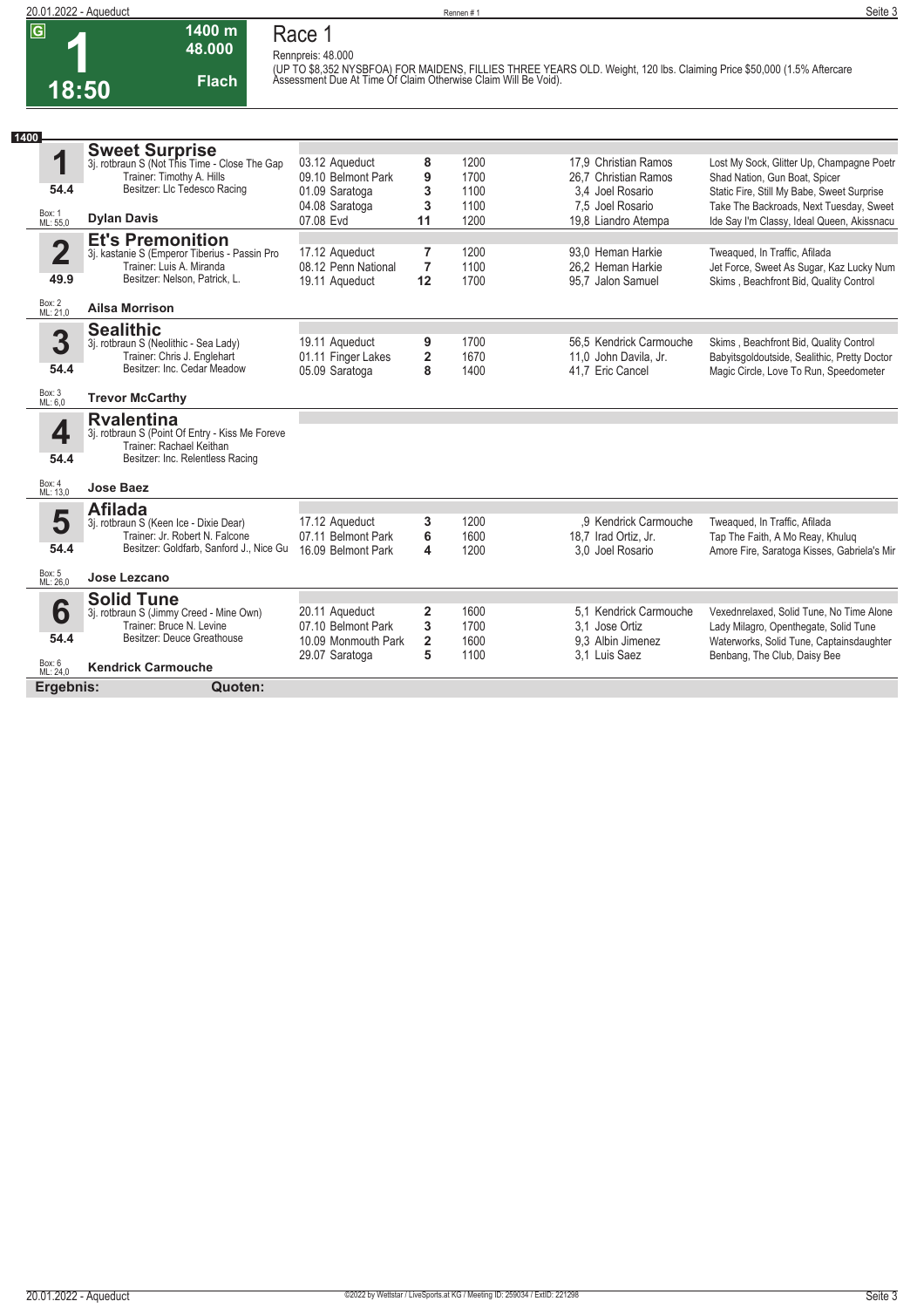**Race 2 Rennpreis: 37.000**



## **37.000 Flach**

**1300 m**

FOR FOUR YEAR OLDS AND UPWARD WHICH HAVE NEVER WON THREE RACES. Weight, 123 lbs. Non-winners Of A Race Since July<br>1 Allowed 3 lbs. Claiming Price \$25,000 (1.5% Aftercare Assessment Due At Time Of Claim Otherwise Claim Will

| 1300                    |                                                                   |                                          |                         |              |                                      |                        |                                                                                 |
|-------------------------|-------------------------------------------------------------------|------------------------------------------|-------------------------|--------------|--------------------------------------|------------------------|---------------------------------------------------------------------------------|
|                         | <b>Irish Giant</b>                                                |                                          |                         |              |                                      |                        |                                                                                 |
| 1                       | 6j. rotbraun W (Dublin - No More Flags)                           | 09.01 Aqueduct                           | 3                       | 1200         | 2.7 Eric Cancel                      |                        | Deputy Flag, Merchants Of Cool, Irish Giant                                     |
| 55.8                    | Trainer: Linda Rice<br>Besitzer: Linda Rice                       | 27.12 Parx Racing                        | $\overline{7}$          | 1200         |                                      | 6.1 Silvestre Gonzalez | Nimble Beast, Our Philly Special, Passage                                       |
|                         |                                                                   | 23.10 Belmont Park                       | 1                       | 1200         | 3.4 Eric Cancel                      |                        | Irish Giant, Exxtop, Magnificent Chrome                                         |
| Box: 4<br>ML: 4,0       | <b>Eric Cancel</b>                                                | 19.09 Belmont Park<br>22.05 Belmont Park | 6<br>$\overline{2}$     | 1600<br>1300 | 18,6 Jose Lezcano<br>7.3 Jose Ortiz  |                        | Ashaar, Mr. Briggs, Wicked Indeed<br>Charlie Five O, Irish Giant, Quixotic      |
|                         |                                                                   |                                          |                         |              |                                      |                        |                                                                                 |
| $\mathsf{A}$<br>1       | <b>Blake B.</b><br>4j. rotbraun H (Malibu Moon - Accomplish First | 18.12 Aqueduct                           | 7                       | 1600         | 3.2 Jose Lezcano                     |                        | No Burn, Blu Grotto, Royal Realm                                                |
|                         | Trainer: Linda Rice                                               | 17.11 Cd                                 | 5                       | 1700         | 1.4 Joel Rosario                     |                        | Bear Alley, Kingmeister, Highestdistinction                                     |
| 55.8                    | Besitzer: Linda And Bruce Golden Raci                             | 03.11 Cd                                 | 1                       | 1700         | 5.5 Mitchell Murrill                 |                        | Blake B., Royal Tryst, French Toast                                             |
|                         |                                                                   | 09.10 Keeneland                          | 1                       | 1700         | 11.9 Mitchell Murrill                |                        | Blake B., Invisible War, Captain Fantastic                                      |
| Box: 7<br>ML: 4,0       | Jose Lezcano                                                      | 19.09 Cd                                 | 4                       | 1700         | 4,0 Martin Garcia                    |                        | Seaside Boy, American Drama, Elvirus                                            |
|                         | <b>Conformist</b>                                                 |                                          |                         |              |                                      |                        |                                                                                 |
| $\overline{\mathbf{2}}$ | 4j. rotbraun W (Hit It A Bomb - Cravin Raven)                     | 30.12 Aqueduct                           | 3                       | 1200         | 14,4 Eric Cancel                     |                        | Hoopla, Demo Doctor, Conformist                                                 |
|                         | Trainer: Chris J. Englehart                                       | 11.10 Finger Lakes                       | 8                       | 1100         | 2,2 John Davila, Jr.                 |                        | Writer's Regret, Invaluable Will, Nutsie                                        |
| 54.4                    | Besitzer: My Purple Haze Stables                                  | 28.06 Finger Lakes                       | 1                       | 1200         |                                      | ,6 John Davila, Jr.    | Conformist, Florida Endeavour, A Huge Che                                       |
|                         |                                                                   | 18.06 Belmont Park                       | 6                       | 1400         | 31.2 Jose Lezcano                    |                        | Ballydooley, Brazillionaire, Made My Day (Ir                                    |
| Box: 1<br>ML: 7,0       | Jose L. Ortiz                                                     | 25.02 Aqueduct                           | 3                       | 1200         | 1.6 Manuel Franco                    |                        | Kentucky Cool, Bustinmygroove, Conformist                                       |
|                         | <b>Confectioner</b>                                               |                                          |                         |              |                                      |                        |                                                                                 |
| 3                       | 6j. dunkelbr W (Twirling Candy - True Fortune)                    | 08.01 Aqueduct                           | 3                       | 1600         | 46.0 Kevin Navarro                   |                        | Striking Speed, Forever Wicked, Confection                                      |
|                         | Trainer: John P. Mc Allen                                         | 10.12 Aqueduct                           | 8                       | 1200         | 20.2 Eric Cancel                     |                        | Papa Smooth, Merchants Of Cool, Deputy F                                        |
| 55.8                    | Besitzer: Mc Allen, John, P.                                      | 12.11 Aqueduct                           | 5                       | 1400         | 30.0 Eric Cancel                     |                        | Fast Break, Mandatory Payout, The Right P                                       |
|                         | <b>Kevin Navarro</b>                                              | 10.10 Belmont Park                       | 5                       | 1300         | 25.0 Heman Harkie                    |                        | Crea's Bklyn Law, Summer Bourbon, Aristoc                                       |
| Box: 2<br>ML: 21,0      |                                                                   | 10.09 Monmouth Park                      | 4                       | 1200         | 23,2 Jorge Panaijo                   |                        | Race Craft, Basso, Crea's Bklyn Law                                             |
|                         | <b>Prince James</b>                                               |                                          |                         |              |                                      |                        |                                                                                 |
| 4                       | 5j. dunkelbr W (Tiznow - Super Savvy)<br>Trainer: Randi Persaud   | 16.12 Aqueduct<br>28.10 Belmont Park     | 6<br>5                  | 1600         | 5,3 Dylan Davis<br>3.3 Manuel Franco |                        | Glory Road, Giocare, Peruvian Boy                                               |
| 51.3                    | Besitzer: Bell, Peter E. And Persaud, R                           | 26.09 Laurel Park                        | 3                       | 1300<br>1600 | 1.9 Feargal Lynch                    |                        | Charlie Five O, Glory Road, Power Up Payn                                       |
|                         |                                                                   | 30.08 Cnl                                | $\overline{\mathbf{2}}$ | 1400         | 8,6 Feargal Lynch                    |                        | Youngest Of Five, Tusk, Prince James<br>In Sky We Trust, Prince James, Pit Boss |
| Box: 3<br>ML: 28,0      | <b>Jose Antonio Gomez</b>                                         | 19.06 Pimlico                            | 8                       | 1700         | 6,4 Johan Rosado                     |                        | King's Honor, Gunnison, Broker's Reward                                         |
|                         |                                                                   |                                          |                         |              |                                      |                        |                                                                                 |
| 5                       | <b>Great Workout</b><br>4j. rotbraun H (Outwork - Ready And Good) | 18.12 Aqueduct                           | 1                       | 1400         | 3,1 Dylan Davis                      |                        | Great Workout, Good Culture, Forest Spirit                                      |
|                         | Trainer: Rob Atras                                                | 11.11 Aqueduct                           | 4                       | 1200         | 1.8 Irad Ortiz, Jr.                  |                        | Exxtop, Forest Spirit, Hangar One                                               |
| 55.8                    | Besitzer: Llc Windylea Farm                                       | 08.10 Belmont Park                       | 10                      | 1600         | 1.1 Irad Ortiz, Jr.                  |                        | Troubleshooter, Emperor's Cause, Purple H                                       |
|                         |                                                                   | 03.09 Saratoga                           | 4                       | 1400         | 10,6 Irad Ortiz, Jr.                 |                        | Gold Panda, Big Bobby, Prince Of Pharoahs                                       |
| Box: 5<br>ML: 5,0       | <b>Dylan Davis</b>                                                | 17.07 Saratoga                           | 9                       | 1700         | 8.1 Irad Ortiz, Jr.                  |                        | Matty's Express, Catch That Party, Austrian                                     |
|                         | <b>Demo Doctor</b>                                                |                                          |                         |              |                                      |                        |                                                                                 |
| 6                       | 4j. dunkelbr W (Street Magician - Flirt Alert)                    | 30.12 Aqueduct                           | 2                       | 1200         |                                      | 4.2 Trevor McCarthy    | Hoopla, Demo Doctor, Conformist                                                 |
|                         | Trainer: Robert P. Klesaris                                       | 18.11 Laurel Park                        | 5                       | 1600         | 4,2 Forest Boyce                     |                        | Benandjoe, Friendly Fella, Royal Number                                         |
| 55.8                    | Besitzer: Yellowstone Racing Stable                               | 21.10 Laurel Park                        | 1                       | 1600         | 1,2 Forest Boyce                     |                        | Demo Doctor, Erawan, Ice Rain                                                   |
|                         |                                                                   | 17.09 Laurel Park                        | 4                       | 1400         | 13,5 Jaime Rodriguez                 |                        | Abuelo Paps, Jackie A, Heir Port                                                |
| Box: 6<br>ML: 35,0      | <b>Trevor McCarthy</b>                                            | 05.08 Saratoga                           | 7                       | 1600         | 26,5 Dylan Davis                     |                        | Panster, Turn Of Events, Made My Day                                            |
| Ergebnis:               | Quoten:                                                           |                                          |                         |              |                                      |                        |                                                                                 |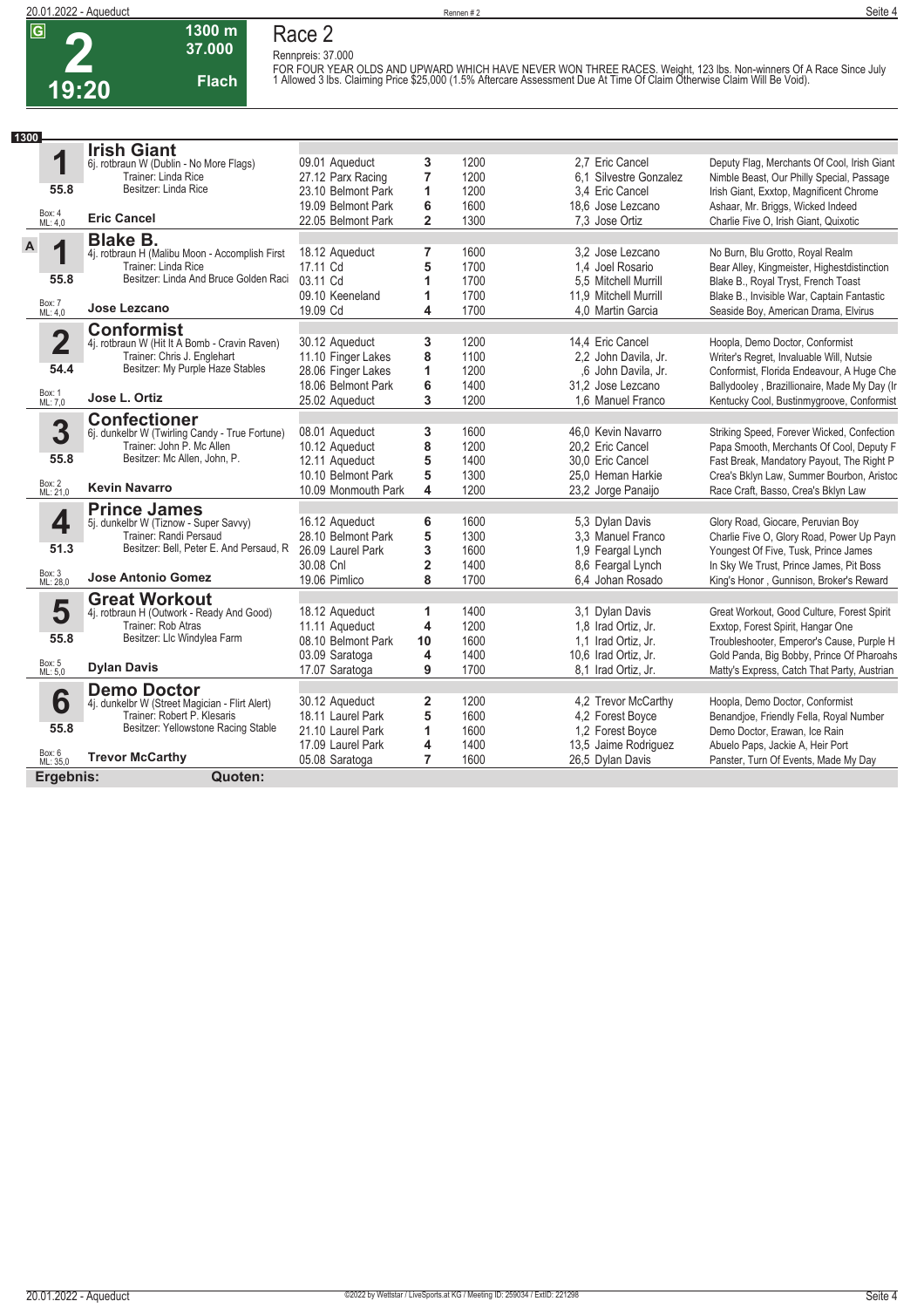**Race 3 Rennpreis: 28.000**



# **1600 m 28.000**

**Flach**

FOR FILLIES AND MARES FOUR YEARS OLD AND UPWARD WHICH HAVE NEVER WON TWO RACES. Weight, 123 lbs. Non-winners<br>Of A Race At A Mile Or Over Since July 1 Allowed 3 lbs. Claiming Price \$16,000 (1.5% Aftercare Assessment Due A

| 1600                    |                                                                |                     |                         |      |                           |                                                                      |
|-------------------------|----------------------------------------------------------------|---------------------|-------------------------|------|---------------------------|----------------------------------------------------------------------|
|                         | <b>Big Tony's Girl</b>                                         |                     |                         |      |                           |                                                                      |
| 1                       | 4j. kastanie S (Speightster - But She's Ours)                  | 02.01 Aqueduct      | 2                       | 1200 | 2.7 Jose Lezcano          | Charlotte Webley, Big Tony's Girl, Queentig                          |
|                         | Trainer: James T. Ryerson                                      | 07.09 Finger Lakes  | 5                       | 1200 | 1,9 Joel Cruz             | Trivia, Starship Kiara, Central Capital                              |
| 54.4                    | Besitzer: Anthony Fontana                                      | 24.08 Finger Lakes  | 3                       | 1200 | 1,8 Harry Hernandez       | Queen Arella, Central Capital, Big Tony's Gi                         |
|                         |                                                                | 09.08 Finger Lakes  | $\overline{\mathbf{c}}$ | 1100 | .8 Harry Hernandez        | Silver Banshee, Big Tony's Girl, Just Stay H                         |
| Box: 1<br>ML: 45,0      | Jose Lezcano                                                   | 22.07 Saratoga      | $\overline{7}$          | 1200 | 19,4 Jorge Vargas, Jr.    | Chloe Rose, Red Pepper Grill, Traffic Lane                           |
|                         | <b>The Glenmore</b>                                            |                     |                         |      |                           |                                                                      |
| $\overline{\mathbf{2}}$ | 4j. rotbraun S (Distorted Humor - Above It)                    | 13.05 Belmont Park  | 8                       | 1600 | 5.9 Irad Ortiz, Jr.       | Caramocha, Baba, Chloe Rose                                          |
|                         | Trainer: Rudy R. Rodriguez                                     | 18.04 Aqueduct      | 5                       | 1200 | 11.3 Jose Ortiz           | Easy To Bless, Up Seventyfour, Rosey's Pe                            |
| 54.4                    | Besitzer: Llc (Stuart Grant) The Elkston                       | 26.02 Aqueduct      | 1                       | 1600 | 3.0 Trevor McCarthy       | The Glenmore, Flower's Fortune, Bewps                                |
|                         |                                                                | 30.01 Aqueduct      | 5                       | 1200 | 8.8 Manuel Franco         | Shaker Shack, Esotica, Sassy Melissa                                 |
| Box: 2<br>ML: 3,0       | <b>Trevor McCarthy</b>                                         |                     |                         |      |                           |                                                                      |
|                         | <b>Game Theory</b><br>4j. rotbraun S (Upstart - Speedy War)    |                     |                         |      |                           |                                                                      |
| 3                       |                                                                | 19.12 Aqueduct      | 6                       | 1600 | 34,5 Jacqueline Davis     | Alpine Queen, Freddymo Factor, April Antic                           |
|                         | Trainer: Karl M. Grusmark                                      | 22.11 Finger Lakes  | 2                       | 1670 | 10,0 Harry Hernandez      | laintfraidanoghost, Game Theory, Melissa's                           |
| 54.4                    | Besitzer: Timothy Burr                                         | 25.10 Finger Lakes  | 3                       | 1670 | 11.9 Tammi Piermarini     | Pioneer Of The Sky, Melissa's Smile, Game                            |
|                         | <b>Kendrick Carmouche</b>                                      | 29.09 Finger Lakes  | 6                       | 1200 | 3.3 Andre Worrie          | Caliboque Sound, Tangerine Dream, Centra                             |
| Box: 3<br>ML: 7,0       |                                                                | 21.09 Finger Lakes  | 3                       | 1200 | 12.1 Tammi Piermarini     | Gone And Forgotten, Mission Cat, Game Th                             |
|                         | Lot Of Honey<br>4j. dunkelbr S (Central Banker - Bee In A Bonn |                     |                         |      |                           |                                                                      |
| 4                       |                                                                | 31.12 Aqueduct      | 7                       | 1300 | 22.9 Christian Ramos      | R Working Girl, Mazal Eighteen, Hey It's Tat                         |
|                         | Trainer: James W. Ferraro                                      | 05.12 Aqueduct      | 5                       | 1200 | 32.2 Christian Ramos      | Big Time Lady, Mazal Eighteen, Linny Kate                            |
| 54.4                    | Besitzer: McMahon, Joseph G., McMah                            | 31.10 Belmont Park  | 5                       | 1300 | 5,7 Jorge Vargas, Jr.     | Shanes Pretty Lady, Red Pepper Grill, Hand                           |
| Box: 4                  |                                                                | 18.09 Belmont Park  | 9                       | 1200 | 47,0 Manuel Franco        | Beautiful Karen, Out First, Pretty Clever                            |
| ML: 9,0                 | <b>Dylan Davis</b>                                             | 27.08 Saratoga      | 9                       | 1400 | 11.6 Joel Rosario         | Bustin Bay, Vallarand, Chasing Cara                                  |
|                         | <b>Horseshoe Falls</b>                                         |                     |                         |      |                           |                                                                      |
| 5                       | 4j. rotbraun S (Mshawish - Gabbywitha G)                       | 12.12 Aqueduct      | 7                       | 1600 | 36,0 Christian Navarro    | A Ring Thing, Scott Alaia, Happylife                                 |
|                         | Trainer: John P. Mc Allen                                      | 02.10 Belmont Park  | 8                       | 1600 | 39.2 Heman Harkie         | Suspended Campaign, Amity Island, Target                             |
| 55.8                    | Besitzer: Mc Allen, John, P.                                   | 06.09 Monmouth Park | 7                       | 1600 | 52,6 Heriberto Figueroa   | Perfect Choice, Misty Veil, Grey Charlotte                           |
|                         |                                                                | 21.08 Monmouth Park | 1                       | 1700 | 5.1 Heriberto Figueroa    | Horseshoe Falls, Dustinthewind, Sip'n Dip                            |
| Box: 5<br>ML: 16,0      | Jacqueline A. Davis                                            | 24.07 Monmouth Park | $\overline{\mathbf{2}}$ | 1600 | 3,2 Heriberto Figueroa    | Lady Normandy, Horseshoe Falls, Sip'n Dip                            |
|                         | <b>Hey It's Tati</b>                                           |                     |                         |      |                           |                                                                      |
| 6                       | 5j. kastanie S (Big Brown - Media Starlett)                    | 31.12 Aqueduct      | 3                       | 1300 | 10.4 Ailsa Morrison       | R Working Girl, Mazal Eighteen, Hey It's Tat                         |
|                         | Trainer: Danny Gargan                                          | 11.12 Aqueduct      | 4                       | 1200 |                           | 6,7 Omar Hernandez More Bella Principessa, Queentigua, Mission Trail |
| 49.9                    | Besitzer: Flying P Stable                                      | 01.10 Belmont Park  | 3                       | 1300 |                           | 4,2 Omar Hernandez More Cazilda Fortytales, Sweeter, Hey It's Tati   |
|                         |                                                                | 12.08 Saratoga      | 6                       | 1400 | 3,2 Jose Ortiz            | Take It Off, Malibu Luna, Hollywood Gina                             |
| Box: 6<br>ML: 4,0       | <b>Ailsa Morrison</b>                                          | 24.06 Belmont Park  | $\overline{2}$          | 1600 |                           | 5,1 Omar Hernandez More Make Or Break, Hey It's Tati, Stay Home Ma   |
|                         | <b>Sudden Impulse</b>                                          |                     |                         |      |                           |                                                                      |
| 7                       | 4j. rotbraun S (Union Rags - Pirate's Trove)                   | 03.12 Aqueduct      | 7                       | 1700 | 106,2 Samuel Camacho, Jr. | Sweet Mission, Kemba, Perhaps Tonight                                |
|                         | Trainer: Amira Chichakly                                       | 12.11 Aqueduct      | $\overline{7}$          | 1600 | 67,2 Benjamin Hernandez   | Halo City, Perfect Grace, Vienna Code                                |
| 54.4                    | Besitzer: Anastasia Camperlengo                                | 08.10 Belmont Park  | 10                      | 1400 | 90,5 Benjamin Hernandez   | Woodbine Way, Jasminesque, Funwhileitlas                             |
|                         |                                                                | 14.05 Belmont Park  | 5                       | 1600 | 58,2 Eric Cancel          | Hohohoho, Gambling Cat, Lullula                                      |
| Box: 7<br>ML: 7,0       | Jr. Samuel Camacho                                             | 18.04 Aqueduct      | $\overline{7}$          | 1200 | 67,5 Eric Cancel          | Easy To Bless, Up Seventyfour, Rosey's Pe                            |
| Ergebnis:               | Quoten:                                                        |                     |                         |      |                           |                                                                      |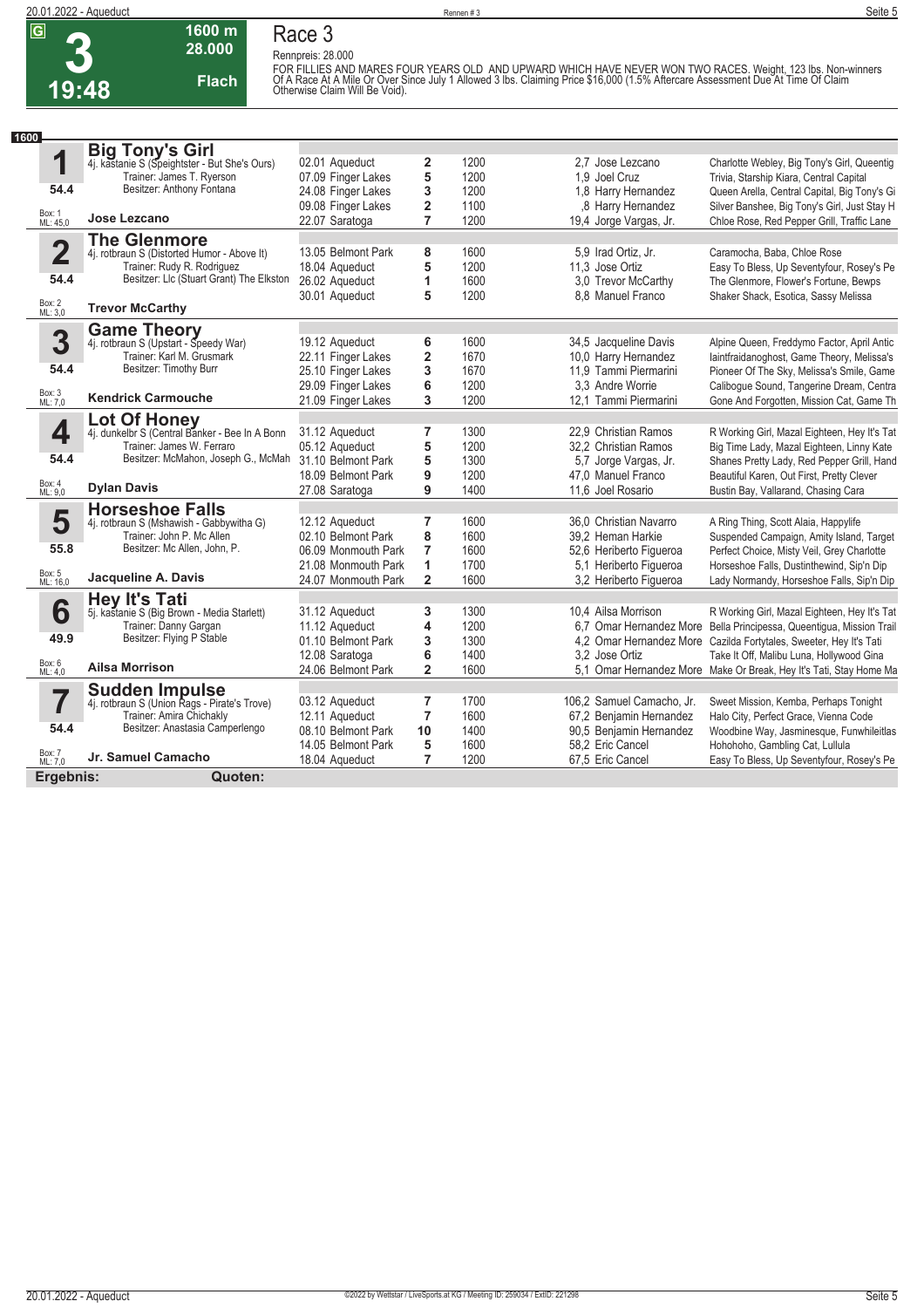

#### **1200 m Race 4 Rennpreis: 32.000**

**32.000 Flach**

**FOR MAIDENS, FOUR YEARS OLD AND UPWARD. Weight, 122 lbs. Claiming Price \$20,000 (1.5% Aftercare Assessment Due At Time Of Claim Otherwise Claim Will Be Void).** 

| 1200               |                                                                            |                     |                              |              |                          |                                                                                  |
|--------------------|----------------------------------------------------------------------------|---------------------|------------------------------|--------------|--------------------------|----------------------------------------------------------------------------------|
|                    | <b>Motion To Strike</b>                                                    |                     |                              |              |                          |                                                                                  |
| 1                  | 4j. rotbraun W (Competitive Edge - Screen)                                 | 11.12 Aqueduct      | 4                            | 1200         | 3.4 Manuel Franco        | Blame It On Brutus, Romantic Man, Data De                                        |
|                    | Trainer: Patrick L. Reynolds                                               | 21.11 Aqueduct      | 11                           | 1200         | 10,7 Jose Lezcano        | Chase The Cat, Partner's Hope, Boom Boo                                          |
| 55.3               | Besitzer: Charles Hallas                                                   | 16.10 Belmont Park  | 4                            | 1200         | 2.8 Jose Lezcano         | Mach One, Risky Woods, Where's Joey                                              |
| Box: 1             |                                                                            | 30.09 Belmont Park  | 8                            | 1200         | 31.2 Jose Lezcano        | Happy Medium, Castle Chaos, No Burn                                              |
| ML: 45,0           | Jose L. Ortiz                                                              | 19.12 Aqueduct      | 7                            | 1200         | 33.2 Luis Cardenas       | By George, Too Boss, Moonshiningbright                                           |
|                    | <b>My Cousin Rich</b>                                                      |                     |                              |              |                          |                                                                                  |
| $\overline{2}$     | 4j. rotbraun W (More Than Ready - Pickaway)                                | 23.11 Parx Racing   | 4                            | 1300         | 10.9 Anthony Salgado     | Baafeed, Doctor Doom, Ruffy                                                      |
|                    | Trainer: Juan C. Vazquez                                                   | 25.10 Parx Racing   | $\overline{7}$               | 1200         | 7,4 Anthony Salgado      | Where's Joey, Ruffy, Imperial Road                                               |
| 52.2               | Besitzer: Inc. Bing Cherry Racing                                          | 04.10 Parx Racing   | 3                            | 1400         | 2,7 Anthony Salgado      | Bode O, Celtic Heart, My Cousin Rich                                             |
|                    |                                                                            | 25.09 Parx Racing   | 3                            | 1400         | 8,5 Ricardo Santana, Jr. | Semper Fidelis, Ruffy, My Cousin Rich                                            |
| Box: 2<br>ML: 7,0  | <b>Jose Antonio Gomez</b>                                                  | 06.09 Parx Racing   | 5                            | 1300         | 1.4 Jorge Gonzalez       | Bucks Are Moving, Bode O, O'Brien                                                |
|                    | Mister J T                                                                 |                     |                              |              |                          |                                                                                  |
| 3                  | 4j. kastanie W (Stay Thirsty - Jesse's Girl)                               | 11.12 Aqueduct      | 6                            | 1200         | 2.3 Eric Cancel          | Blame It On Brutus, Romantic Man, Data De                                        |
|                    | Trainer: David G. Donk                                                     | 13.11 Aqueduct      | 3                            | 1300         | 5.0 Eric Cancel          | Rickys Revenge, Immortalization, Mister J T                                      |
| 50.8               | Besitzer: Robert Spiegel                                                   | 26.09 Belmont Park  | $\overline{7}$               | 1200         | 19,1 Eric Cancel         | Rudy Rod, Partner's Hope, Theregoesmymir                                         |
|                    |                                                                            | 07.05 Belmont Park  | $\overline{2}$               | 1200         | 6.1 Eric Cancel          | Matty's Marauder, Mister J T, Warfront Fight                                     |
| Box: 3<br>ML: 7,0  | <b>Ailsa Morrison</b>                                                      | 16.04 Aqueduct      | 3                            | 1200         | 40.5 Luis Cardenas       | Yerosilverbiz, Warfront Fighter, Mister J T                                      |
|                    |                                                                            |                     |                              |              |                          |                                                                                  |
| 4                  | <b>Romantic Man</b><br>4j. grau/bra W (Mucho Macho Man - Royal Ro          | 11.12 Aqueduct      | $\overline{\mathbf{2}}$      | 1200         | 4.4 Raul Mena            | Blame It On Brutus, Romantic Man, Data De                                        |
|                    | Trainer: Carlos F. Martin                                                  | 13.11 Aqueduct      | 4                            | 1300         | 22.9 Raul Mena           | Rickys Revenge, Immortalization, Mister J T                                      |
| 55.3               | Besitzer: Esposito, John T. And Esposit 02.10 Med                          |                     | 5                            | 1000         | 16,1 Jomar Torres        | Beach Warrior, Morethanaconqueror, Camo                                          |
|                    |                                                                            | 28.07 Saratoga      | $\overline{7}$               | 1700         | 25.7 Joel Rosario        | Caribbean Gold, Prayer Book, Boldish                                             |
| Box: 4<br>ML: 4,0  | Raul E. Mena                                                               | 01.07 Belmont Park  | 8                            | 1700         | 24.7 Joel Rosario        | Hilliard, Bail Out, Centurion                                                    |
|                    |                                                                            |                     |                              |              |                          |                                                                                  |
|                    | I Am The Cash Man                                                          | 16.09 Parx Racing   | $\overline{2}$               | 1100         | 7,6 Jeremy Laprida       |                                                                                  |
| 5                  | 4j. dunkelbr W (Carpe Diem - Chasing The Mo<br>Trainer: Christopher Progno |                     |                              |              |                          | Saponara, I Am The Cash Man, Iron Lad                                            |
| 55.3               | Besitzer: Marcello Rosa                                                    |                     |                              |              |                          |                                                                                  |
|                    |                                                                            |                     |                              |              |                          |                                                                                  |
| Box: 5<br>ML: 21,0 | <b>Jose Baez</b>                                                           |                     |                              |              |                          |                                                                                  |
|                    |                                                                            |                     |                              |              |                          |                                                                                  |
| 6                  | We Ready<br>4j. dunkelbr W (Not This Time - Magic Appoint                  | 17.07 Monmouth Park | 3                            | 1200         | 12,7 Tomas Mejia         | Spun And Won, Mo Mischief, We Ready                                              |
|                    | Trainer: Joseph G. Parker                                                  | 18.06 Belmont Park  | $\overline{2}$               | 1200         | 5.0 Luis Saez            | Kikkerland, We Ready, Warfront Fighter                                           |
| 55.3               | Besitzer: Rohan Ramdat                                                     | 04.06 Belmont Park  | 8                            | 1400         | 48.7 Luis Saez           | Mahaamel, Askin For A Baskin, Cody's Wis                                         |
|                    |                                                                            | 07.05 Belmont Park  | 4                            | 1200         | 59.0 Michael Luzzi       | Risk Profile, Prime Time Player, Absolute C                                      |
| Box: 6<br>ML: 5,0  | <b>Eric Cancel</b>                                                         | 25.04 Belmont Park  | 3                            | 1300         | 57.0 Michael Luzzi       | Uncle Moonlight, Risk Profile, We Ready                                          |
|                    |                                                                            |                     |                              |              |                          |                                                                                  |
|                    | <b>Kentucky Knight</b>                                                     | 04.07 Belmont Park  |                              | 1200         | 67.2 Luis Cardenas       |                                                                                  |
|                    | 4j. rotbraun W (Speightstown - Baroness Aam<br>Trainer: Wayne Potts        | 24.06 Belmont Park  | 11<br>6                      | 1200         | 74,2 Benjamin Hernandez  | Count Down, Loaded Joe, Uncle Mo's Cat                                           |
| 55.3               | Besitzer: Irwin, John, C.                                                  | 13.06 Belmont Park  | 12                           | 1400         | 41,2 Benjamin Hernandez  | King James, Digital Future, First Law                                            |
|                    |                                                                            | 28.05 Belmont Park  | 12                           | 1200         | 8.9 Eric Cancel          | Elston, Centurion, Welshman                                                      |
| Box: 7             | Heman K. Harkie                                                            | 09.04 Aqueduct      | 4                            | 1200         | 5.3 Manuel Franco        | Determined Fury, Run Smitty Run, Congrats<br>On The Muscle, Thruster, Loaded Joe |
| ML: 13,0           |                                                                            |                     |                              |              |                          |                                                                                  |
|                    | <b>Tough Workout</b>                                                       |                     |                              |              |                          |                                                                                  |
| 8                  | 4j. rotbraun W (Outwork - Highestmaintenance                               | 12.12 Aqueduct      | 3                            | 1200         | 8.6 Manuel Franco        | Majestic Tiger, Tamburro's Sox, Tough Wor                                        |
| 55.3               | Trainer: Rudy R. Rodriguez<br>Besitzer: Repole Stable                      | 22.10 Belmont Park  | 3                            | 1400         | 13.6 Luis Saez           | Athenry, Chase The Cat, El Mayor                                                 |
|                    |                                                                            | 24.09 Belmont Park  | 11                           | 1200         | 6.0 Luis Saez            | Big Brown Shoes, Brew Pub, Distractandatt                                        |
| Box: 8<br>ML: 5,0  | <b>Manuel Franco</b>                                                       | 31.07 Saratoga      | 4<br>$\overline{\mathbf{4}}$ | 1700<br>1700 | 3.4 Luis Saez            | Noble Conquest, Brennan's War, High Tone                                         |
|                    |                                                                            | 17.06 Belmont Park  |                              |              | 3.9 Manuel Franco        | Lord Flintshire, Straight Skinny, Brennan's                                      |
| Ergebnis:          | Quoten:                                                                    |                     |                              |              |                          |                                                                                  |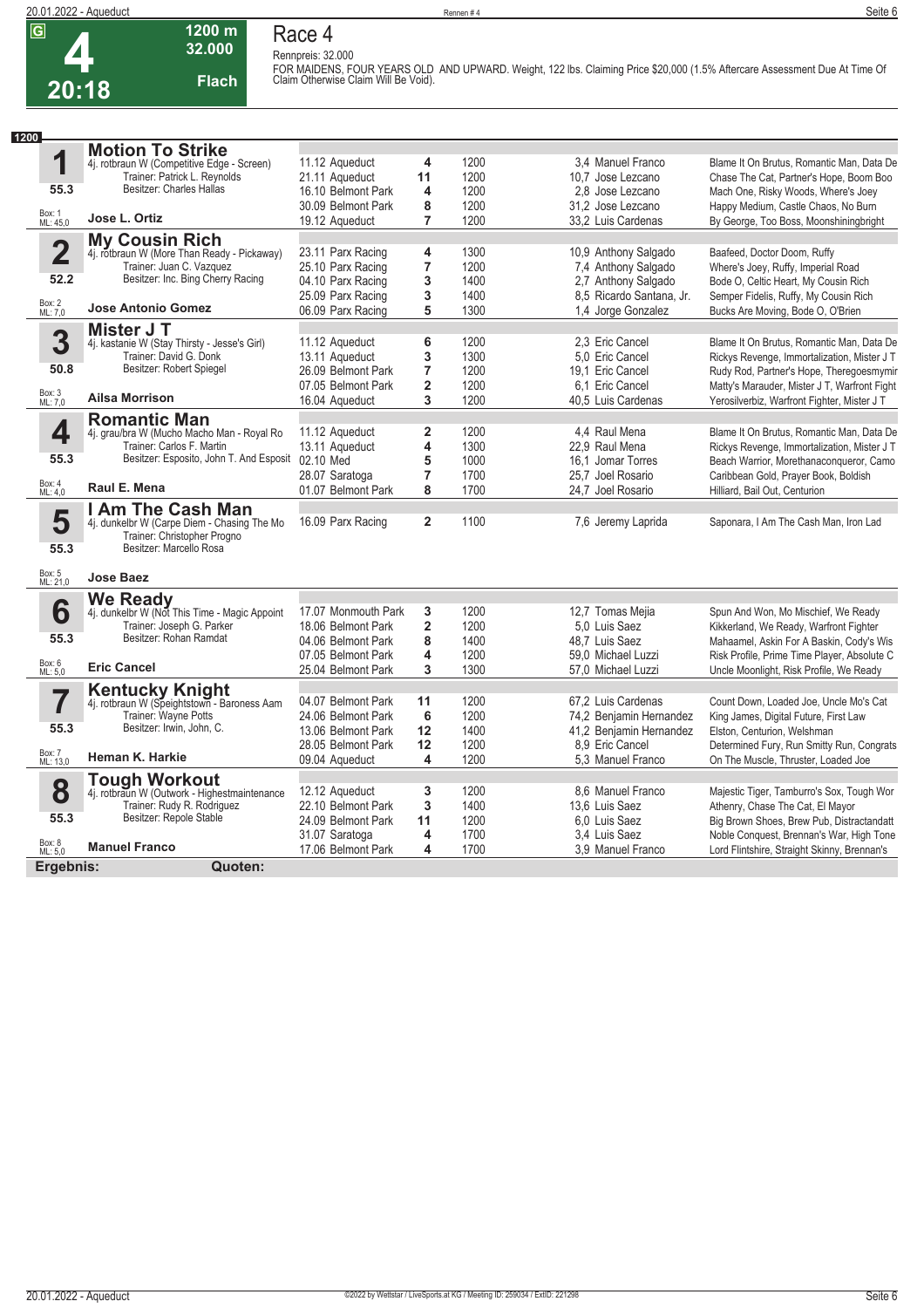# **5 20:48**

**Race 5 Rennpreis: 74.000**

**1600 m 74.000** 

**Flach**

FOR FILLIES AND MARES FOUR YEARS OLD AND UPWARD FOALED IN NEW YORK STATE AND APPROVED BY THE NEW YORK<br>STATE-BRED REGISTRY WHICH HAVE NEVER WON \$15,000 TWICE OTHER THAN MAIDEN, CLAIMING OR STARTER OR WHICH<br>HAVE NEVER WON T

| 1600                    |                                                                     |                     |                         |      |                         |                                              |
|-------------------------|---------------------------------------------------------------------|---------------------|-------------------------|------|-------------------------|----------------------------------------------|
|                         | <b>B B's Busted</b>                                                 |                     |                         |      |                         |                                              |
| 1                       | 7j. rotbraun S (Bustin Stones - B.B.'s Maze)                        | 07.11 Laurel Park   | $\overline{7}$          | 1800 | 6.9 Mychel Sanchez      | Kiss The Girl, Judi Blue Eyes, Misty Taste   |
|                         | Trainer: Regina Brennan                                             | 25.09 Delaware Park | $\overline{2}$          | 1700 | 16.3 Daniel Centeno     | La Babia, B B's Busted, Advocating           |
| 53.5                    | Besitzer: Witte, Sr., John, A.                                      | 06.09 Parx Racing   | $\overline{\mathbf{2}}$ | 1800 | 4,2 Angel Castillo      | Sweet Willemina, B B's Busted, Tic Tic Tic B |
|                         |                                                                     | 18.08 Delaware Park | $\overline{2}$          | 1670 | .5 Silvestre Gonzalez   | Chick's Shadow, B B's Busted, War Canoe      |
| Box: 1<br>ML: 7,0       | <b>Ruben Silvera</b>                                                | 31.07 Monmouth Park | 5                       | 1700 | 9.7 Dexter Haddock      | Bramble Bay, Pugilist, Inconvenient Facts    |
|                         |                                                                     |                     |                         |      |                         |                                              |
| $\overline{\mathbf{2}}$ | <b>Choose Happiness</b><br>5j. dunkelbr S (Mineshaft - Dancing Bay) | 19.12 Aqueduct      | 3                       | 1600 | 11.7 Jalon Samuel       | Vienna Code, Honey Money, Choose Happi       |
|                         | Trainer: Orlando Noda                                               | 27.11 Aqueduct      | 9                       | 1700 | 21,1 Luis Saez          | Timeless Journey, Marvelous Maude, Instin    |
| 54.4                    | Besitzer: Llc Noda Brothers                                         | 13.11 Aqueduct      | 1                       | 1700 | 14,9 Irad Ortiz, Jr.    | Choose Happiness, Masterof The Tunes, Fi     |
|                         |                                                                     | 20.09 Parx Racing   | 5                       | 1600 | 3,9 Jorge Vargas, Jr.   | Tilsa, Light Up Night, Aegean Sea            |
| Box: 2<br>ML: 7,0       | Jalon L. Samuel                                                     | 13.08 Saratoga      | 6                       | 1600 | 14.0 Joel Rosario       | Pure Bode, My Lips Are Sealed, Mopolka       |
|                         | <b>Frost Me</b>                                                     |                     |                         |      |                         |                                              |
| 3                       | 4j. grau/bra S (Frosted - Kirov)                                    | 19.12 Aqueduct      | 5                       | 1600 | 3.0 Kendrick Carmouche  | Vienna Code, Honey Money, Choose Happi       |
|                         | Trainer: John C. Kimmel                                             | 17.10 Belmont Park  | $\overline{2}$          | 1600 | 6.0 Kendrick Carmouche  | Courageous Girl, Frost Me, Cartwheel         |
| 53.5                    | Besitzer: Llc Whisper Hill Farm                                     | 19.09 Belmont Park  | 5                       | 1400 | 6.5 Kendrick Carmouche  | Fight On Lucy, Brattle House, Courageous     |
|                         |                                                                     | 18.04 Aqueduct      | $\overline{7}$          | 1700 | 21,5 Kendrick Carmouche | Bubbles On Ice, Fluffy Socks, Sleek Lynx (   |
| Box: 3<br>ML: 5,0       | <b>Eric Cancel</b>                                                  | 20.02 Aqueduct      | 5                       | 1600 | 5.9 Kendrick Carmouche  | Make Mischief, Brattle House, Vacay          |
|                         | <b>Dancing Kiki</b>                                                 |                     |                         |      |                         |                                              |
| 4                       | 5j. rotbraun S (Blame - Justenufappeal)                             | 30.10 Belmont Park  | $\overline{7}$          | 1700 | 27.7 Jose Lezcano       | Sharp Starr, Ice Princess, Make Mischief     |
|                         | Trainer: Michael J. Maker                                           | 27.08 Saratoga      | 6                       | 1700 | 7.9 Jose Ortiz          | Giacosa, Myhartblongstodady, Classic Lady    |
| 54.4                    | Besitzer: Michael Dubb                                              | 12.08 Saratoga      | 1                       | 1800 | 7,0 Jose Ortiz          | Dancing Kiki, Maiden Beauty, Mrs. Orb        |
|                         |                                                                     | 22.07 Saratoga      |                         | 1400 | 2.1 Jose Lezcano        | Dancing Kiki, Pendolino, Tenderness          |
| Box: 4<br>ML: 26,0      | Jose Lezcano                                                        | 17.06 Belmont Park  | 5                       | 1700 | 14.7 Jose Lezcano       | Kreesie, Giacosa, War Canoe                  |
|                         | <b>Honey Money</b>                                                  |                     |                         |      |                         |                                              |
| 5                       | 5j. rotbraun S (Central Banker - Bullish Sentim                     | 19.12 Aqueduct      | $\mathbf{2}$            | 1600 | 3,5 Trevor McCarthy     | Vienna Code, Honey Money, Choose Happi       |
|                         | Trainer: Wayne Potts                                                | 11.12 Aqueduct      | 4                       | 1200 | 3.3 Jose Ortiz          | Breakfastatbonnies, Eloquent Speaker, Imp    |
| 53.5                    | Besitzer: Catapano, Frank And Primpa                                | 13.11 Aqueduct      | 3                       | 1300 | 4.1 Jose Ortiz          | Awillaway, Breakfastatbonnies, Honey Mon     |
|                         |                                                                     | 07.10 Belmont Park  | $\overline{\mathbf{4}}$ | 1200 | 4.2 Jose Ortiz          | The Important One, Byhubbyhellomoney, B      |
| Box: 5<br>ML: 35,0      | <b>Trevor McCarthy</b>                                              | 06.09 Saratoga      | 3                       | 1300 | 3.9 Eric Cancel         | Miss Jimmy, Betsy Blue, Honey Money          |
|                         | <b>Epona's Dream</b>                                                |                     |                         |      |                         |                                              |
| 6                       | 4j. kastanie S (Orb - Ice Cool Kitty)                               | 19.12 Aqueduct      | 6                       | 1600 | 5.4 Jose Lezcano        | Vienna Code, Honey Money, Choose Happi       |
|                         | Trainer: Mark A. Hennig                                             | 05.11 Belmont Park  | 1                       | 1600 | 15,4 Jose Lezcano       | Epona's Dream, Caramocha, I'm Fine           |
| 55.8                    | Besitzer: David Philmar Stables And M                               | 26.09 Belmont Park  | 9                       | 1600 | 40,2 Dylan Davis        | My Lips Are Sealed, Marvelous Maude, Uni     |
|                         |                                                                     | 27.08 Saratoga      | 6                       | 1800 | 42,7 Dylan Davis        | Byhubbyhellomoney, Make Mischief, Pay Gr     |
| Box: 6<br>ML: 9,0       | <b>Dylan Davis</b>                                                  | 25.07 Saratoga      | 1                       | 1800 | 3.4 Dylan Davis         | Epona's Dream, La Victoria, Pop The Bubbl    |
| Ergebnis:               | Quoten:                                                             |                     |                         |      |                         |                                              |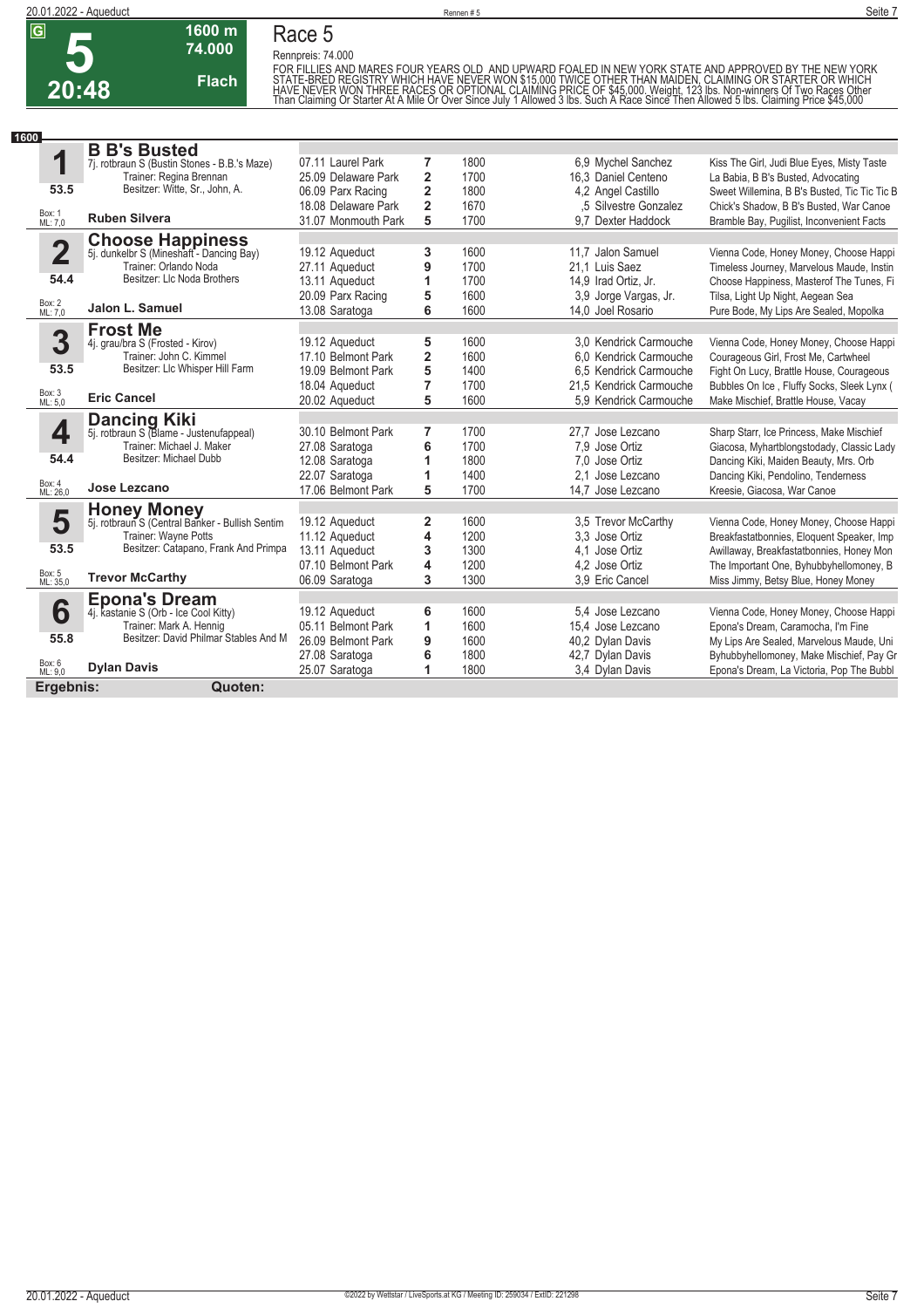**6**

**21:20**

## **Race 6 Rennpreis: 37.000**



**1600 m**

FOR FOUR YEAR OLDS AND UPWARD WHICH HAVE NEVER WON THREE RACES. Weight, 123 lbs. Non-winners Of A Race At A Mile<br>Or Over Since July 1 Allowed 3 lbs. Claiming Price \$25,000 (1.5% Aftercare Assessment Due At Time Of Claim Ot

| 1600                    |                                                                      |                       |                         |      |                          |                                             |
|-------------------------|----------------------------------------------------------------------|-----------------------|-------------------------|------|--------------------------|---------------------------------------------|
|                         | <b>Mandatory Payout</b>                                              |                       |                         |      |                          |                                             |
| 1                       | 6j. dunkelbr W (Strong Mandate - Longride To                         | 16.12 Aqueduct        | 3                       | 1600 | 2.8 Jose Lezcano         | Therisastormbrewin, It's Mandatory, Mandat  |
|                         | Trainer: James T. Ryerson                                            | 12.11 Aqueduct        | $\overline{\mathbf{2}}$ | 1400 | 5.0 Jose Lezcano         | Fast Break, Mandatory Payout, The Right P   |
| 54.4                    | Besitzer: Nicole K. Stoneybrook Farm                                 | 30.01 Aqueduct        | $\overline{\mathbf{2}}$ | 1600 | 4.1 Jose Lezcano         | Magnetron, Mandatory Payout, Mine The C     |
|                         |                                                                      | 09.01 Aqueduct        | $\overline{\mathbf{2}}$ | 1600 | 7.3 Jose Lezcano         | Mr. Shortandsimple, Mandatory Payout, Frie  |
| Box: 1<br>ML: 11,0      | Jose Lezcano                                                         | 19.11 Aqueduct        | 3                       | 1600 | 6,5 Jose Lezcano         | Bozzini, Magnetron, Mandatory Payout        |
|                         | <b>Super John</b>                                                    |                       |                         |      |                          |                                             |
| $\overline{\mathbf{2}}$ | 5j. rotbraun W (Super Saver - Atlantic Park)                         | 09.05 Cd              | 10                      | 1700 | 11,0 Shaun Bridgmohan    | Sprawl, Thirstforlife, Pioneer Spirit       |
|                         | Trainer: Linda Rice                                                  | 28.09 Delaware Park   | $\overline{\mathbf{2}}$ | 1600 | 2.6 Abner Adorno         | Super John, Militiaman, Pretty Good Year    |
| 54.4                    | Besitzer: Cash Is King Llc And Lc Raci                               | 07.09 Delaware Park   | 3                       | 1670 | .5 Angel Suarez          | Confessor, Pretty Good Year, Super John     |
|                         |                                                                      | 15.08 Monmouth Park   | 4                       | 1700 | 12,0 Jorge Vargas, Jr.   | Pneumatic, Jesus' Team, Arkaan              |
| Box: 2<br>ML: 5,0       | <b>Kendrick Carmouche</b>                                            | 15.07 Delaware Park   | $\overline{\mathbf{2}}$ | 1600 | 4.0 Angel Suarez         | Awesome D J, Super John, D T Goodie         |
|                         | <b>What's My Category</b>                                            |                       |                         |      |                          |                                             |
| 3                       | 4j. dunkelbr W (Competitive Edge - Hedy Hop                          | 30.12 Aqueduct        | 4                       | 1200 | 7.2 Kendrick Carmouche   | Hoopla, Demo Doctor, Conformist             |
|                         | Trainer: Karl M. Grusmark                                            | 16.12 Aqueduct        | 8                       | 1600 | 36,2 Kendrick Carmouche  | Glory Road, Giocare, Peruvian Boy           |
| 55.8                    | Besitzer: Cramer, David And Triple B S                               | 24.11 Finger Lakes    | 1                       | 1670 | 11,4 Joel Cruz           | What's My Category, Purple Hearted, Honor   |
|                         |                                                                      | 11.11 Finger Lakes    | 4                       | 1670 | 7.2 Joel Cruz            | Doc Advantage, Abumpintheroad, Regality     |
| Box: 3<br>ML: 16,0      | Jacqueline A. Davis                                                  | 18.10 Finger Lakes    | 6                       | 1670 | 4.9 Tammi Piermarini     | It's Mandatory, Honorable Avenue, The Big   |
|                         |                                                                      |                       |                         |      |                          |                                             |
| 4                       | <b>It's Mandatory</b><br>5j. kastanie W (Strong Mandate - High Wire) | 16.12 Aqueduct        | $\overline{\mathbf{2}}$ | 1600 | 3.3 Dylan Davis          | Therisastormbrewin, It's Mandatory, Mandat  |
|                         | Trainer: Jeffrey S. Englehart                                        | 15.11 Parx Racing     | 4                       | 1600 | 4,5 Frankie Pennington   | Eddie's Charge, Big City Bob, Nimble Beast  |
| 55.8                    | Besitzer: Kasey K Racing Stable Llc, E                               | 18.10 Finger Lakes    | 1                       | 1670 | 2,3 Andre Worrie         | It's Mandatory, Honorable Avenue, The Big   |
|                         |                                                                      | 17.09 Monmouth Park   | 5                       | 1700 | 9.3 Hector Diaz, Jr.     | Shore Magic, Whistle Player, Fatima's Bless |
| Box: 4<br>ML: 55,0      | Jr. Jorge A. Vargas                                                  | 20.08 Monmouth Park   | 5                       | 1700 | 7,0 Hector Diaz, Jr.     | U S Constitution, Shore Magic, Mister Leon  |
|                         | <b>Roman Empire</b>                                                  |                       |                         |      |                          |                                             |
| 5                       | 5j. rotbraun W (Empire Maker - Positively Roy                        | 16.12 Aqueduct        | 4                       | 1600 | 8.9 Manuel Franco        | Glory Road, Giocare, Peruvian Boy           |
|                         | Trainer: Todd A. Pletcher                                            | 19.11 Aqueduct        | $\overline{7}$          | 1600 | 8.6 John Velazquez       | Untreated, Adare, Top Gun Tommy             |
| 54.4                    | Besitzer: Mathis Stable Llc                                          | 28.03 Gulfstream Park | 5                       | 1600 | .6 Irad Ortiz, Jr.       | Girolamo's Attack, Scar, Silverly Enough    |
|                         |                                                                      | 16.01 Gulfstream Park | 3                       | 1800 | 3.4 Luis Saez            | Last Judgment, Noble Drama, Roman Empir     |
| Box: 5<br>ML: 4,0       | <b>Manuel Franco</b>                                                 | 09.12 Gulfstream Park | $\overline{2}$          | 1600 | 5.0 Luis Saez            | War Stopper, Roman Empire, Answer In        |
|                         | <b>Orb In The Tower</b>                                              |                       |                         |      |                          |                                             |
| 6                       | 5j. kastanie W (Orb - Towering Escape)                               | 02.12 Aqueduct        | 8                       | 1700 | 10,7 Irad Ortiz, Jr.     | Reckless Spirit, Fingal, Arrio              |
|                         | Trainer: Todd A. Pletcher                                            | 28.10 Belmont Park    | 8                       | 1700 | 9.5 Luis Saez            | Top Gun Tommy, Wicked Indeed, Fingal        |
| 55.8                    | Besitzer: Jr. Albert Fried                                           | 16.09 Belmont Park    | 1                       | 1600 | 3.6 Irad Ortiz, Jr.      | Orb In The Tower, Good Culture, Scotty      |
|                         |                                                                      | 05.07 Belmont Park    | 1                       | 1800 | 1.9 Irad Ortiz. Jr.      | Orb In The Tower, Flintshire's Rock, Eight  |
| Box: 6<br>ML: 11,0      | <b>Benjamin Hernandez</b>                                            | 31.05 Belmont Park    | 6                       | 1300 | 11,9 Irad Ortiz, Jr.     | Big Bobby, Blitz To Win, Mr. Buckley        |
|                         |                                                                      |                       |                         |      |                          |                                             |
|                         | <b>Fingal</b><br>4j. grau/bra H (Noble Mission - South Bank)         | 13.01 Aqueduct        | 6                       | 1800 | 1.1 Manuel Franco        | Giocare, Pier Forty, High Tide              |
|                         | Trainer: Rudy R. Rodriguez                                           | 02.12 Aqueduct        | $\mathbf 2$             | 1700 | 6.5 Manuel Franco        | Reckless Spirit, Fingal, Arrio              |
| 55.8                    | Besitzer: Repole Stable                                              | 28.10 Belmont Park    | 3                       | 1700 | 16,2 Manuel Franco       | Top Gun Tommy, Wicked Indeed, Fingal        |
|                         |                                                                      | 02.10 Belmont Park    | 6                       | 1700 | 9,6 Ricardo Santana, Jr. | Molino, Hilliard, High Tide                 |
| Box: 7<br>ML: 6,0       | <b>Trevor McCarthy</b>                                               | 20.08 Saratoga        | 3                       | 1800 | 1,3 Jose Lezcano         | Mr. Briggs, City Magic, Fingal              |
|                         | <b>Famished</b>                                                      |                       |                         |      |                          |                                             |
| 8                       | 5j. rotbraun W (Uncle Mo - Ravenist)                                 | 16.12 Aqueduct        | 5                       | 1600 | 17.1 Ailsa Morrison      | Glory Road, Giocare, Peruvian Boy           |
|                         | Trainer: John C. Kimmel                                              | 20.11 Aqueduct        | $\overline{7}$          | 1200 | 34.0 Kendrick Carmouche  | Cost Basis, Drafted, Spun And Won           |
| 54.4                    | Besitzer: Sleeping Giant Stables, Llc A                              | 31.12 Gulfstream Park | 5                       | 1600 | 16,8 Junior Alvarado     | Mexican Wonder Boy, Violent City, Everfast  |
|                         |                                                                      | 19.11 Aqueduct        | 6                       | 1600 | 9.3 Joel Rosario         | Lil Commissioner, Tiz He The One, Three T   |
| Box: 8<br>ML: 45,0      | Jose L. Ortiz                                                        | 17.10 Monmouth Park   | $\overline{\mathbf{4}}$ | 1670 | 3,3 Nik Juarez           | Croatian, Optic Way, Universal Payday       |
| Ergebnis:               | Quoten:                                                              |                       |                         |      |                          |                                             |
|                         |                                                                      |                       |                         |      |                          |                                             |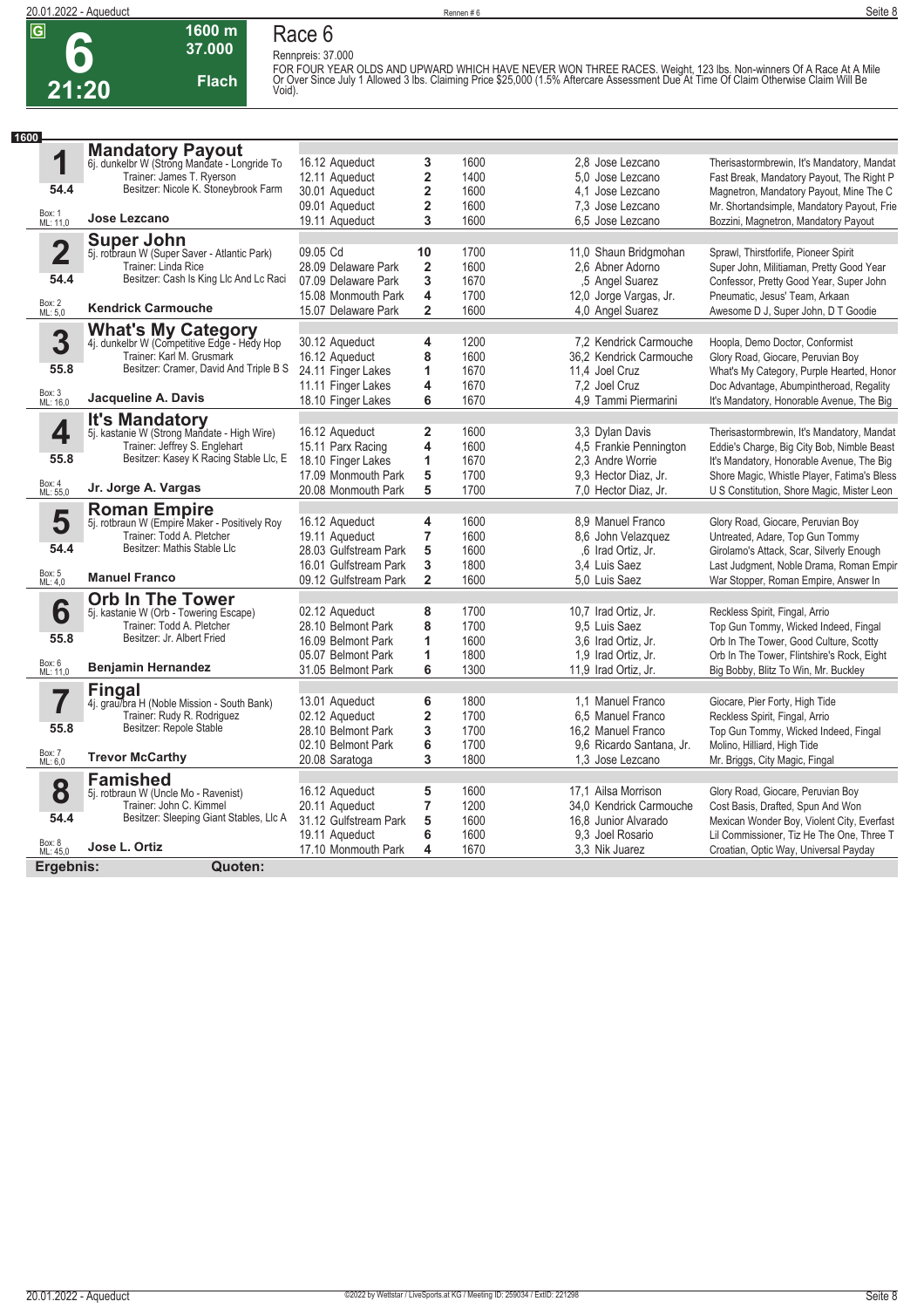

### **Race 7 Rennpreis: 82.000**

**82.000 Flach**

**1400 m**

(UP TO \$14.268 NYSBFOA) FOR FILLIES AND MARES FOUR YEARS OLD AND UPWARD WHICH HAVE NEVER WON \$15.000<br>OTHER THAN MAIDEN, CLAIMING, STARTER OR STATE BRED ALLOWANCE OR WHICH HAVE NEVER WON TWO RACES. Weight,<br>123 Ibs. Non-win

| 1400                    |                                                                     |                     |        |      |                        |                                                                   |
|-------------------------|---------------------------------------------------------------------|---------------------|--------|------|------------------------|-------------------------------------------------------------------|
|                         | <b>Golden Plume</b>                                                 |                     |        |      |                        |                                                                   |
| 1                       | 4j. rotbraun S (Candy Ride - Nebraska Tornad                        | 27.11 Aqueduct      | 4      | 1600 | 3.3 Manuel Franco      | Evvie Jets, Sport Model, Belle Belisa                             |
|                         | Trainer: Chad C. Brown                                              | 14.10 Belmont Park  | 4      | 1600 | 2.4 Irad Ortiz, Jr.    | Princess Fawzia, Evvie Jets, Messidor                             |
| 55.8                    | Besitzer: Juddmonte                                                 | 28.08 Saratoga      | 5      | 1700 | 2.2 Flavien Prat       | Kitten By The Sea, Love And Thunder, Win                          |
|                         |                                                                     | 31.01 Tampa         | 1      | 1600 | ,7 Antonio Gallardo    | Golden Plume, Lisheen, Perseverancia                              |
| Box: 1<br>ML: 45,0      | <b>Manuel Franco</b>                                                |                     |        |      |                        |                                                                   |
|                         |                                                                     |                     |        |      |                        |                                                                   |
| $\overline{\mathbf{2}}$ | <b>Firing Carol</b><br>4j. dunkelbr S (Firing Line - Dynamite Dame) | 17.12 Aqueduct      | 2      | 1200 | 11,0 Jalon Samuel      | Eloquent Speaker, Firing Carol, Madera                            |
|                         | Trainer: Ricardo E. Legall                                          | 21.11 Aqueduct      | 7      | 1400 | 55,7 Jalon Samuel      | Goodnight Olive, Courageous Girl, Happy S                         |
| 55.8                    | Besitzer: Joseph A. Lowe                                            | 06.11 Belmont Park  | 5      | 1800 | 29.7 Eric Cancel       | Gibberish, So Darn Hot, Jilted Bride                              |
|                         |                                                                     |                     |        | 1300 | 41.7 Jalon Samuel      |                                                                   |
| Box: 2<br>ML: 13,0      | Jalon L. Samuel                                                     | 30.09 Belmont Park  | 4<br>3 | 1400 |                        | Glass Ceiling, Starfront, Before You                              |
|                         |                                                                     | 24.07 Saratoga      |        |      | 41,7 Jalon Samuel      | Caramel Swirl, Amendment Nineteen, Firing                         |
|                         | <b>More Moonshine</b>                                               |                     |        |      |                        |                                                                   |
| 3                       | 4j. dunkelbr S (Malibu Moon - Unenchantedev                         | 21.11 Aqueduct      | 4      | 1400 | 13.3 Jose Ortiz        | Goodnight Olive, Courageous Girl, Happy S                         |
|                         | Trainer: William I. Mott                                            | 30.09 Belmont Park  | 5      | 1300 | 3.6 Junior Alvarado    | Glass Ceiling, Starfront, Before You                              |
| 55.8                    | Besitzer: Summer Wind Equine Llc                                    | 19.08 Saratoga      | 6      | 1800 | 1,5 Jose Ortiz         | Ice Princess, Misty Veil, Maoilin                                 |
|                         |                                                                     | 18.07 Saratoga      | 1      | 1400 | 6.0 Junior Alvarado    | More Moonshine, Perfect Grace, Big City M                         |
| Box: 3<br>ML: 7,0       | Jose Lezcano                                                        |                     |        |      |                        |                                                                   |
|                         | <b>Kept Waiting</b>                                                 |                     |        |      |                        |                                                                   |
| 4                       | 5j. rotbraun S (Broken Vow - Orient Moon)                           | 02.12 Aqueduct      | 1      | 1200 | 6.1 Irad Ortiz, Jr.    | Kept Waiting, Social Whirl, Fetching                              |
|                         | Trainer: Jr. Robert N. Falcone                                      | 29.10 Belmont Park  | 5      | 1200 | 1.7 Kendrick Carmouche | Grudge, Social Whirl, Jill's A Hot Mess                           |
| 55.8                    | Besitzer: Goldfarb, Sanford J., Goldfarb                            | 30.04 Belmont Park  | 1      | 1400 | 1.4 Manuel Franco      | Kept Waiting, Kinky Sox, Out First                                |
|                         |                                                                     | 31.01 Santa Anita   | 3      | 1600 | 2.1 Joel Rosario       | Quiet Secretary, Lady Noguez, Kept Waiting                        |
| Box: 4<br>ML: 45,0      | <b>Kendrick Carmouche</b>                                           | 23.10 Belmont Park  | 1      | 1400 | 1,0 Irad Ortiz, Jr.    | Kept Waiting, Lucky Latkes, Dancing Kiki                          |
|                         |                                                                     |                     |        |      |                        |                                                                   |
| 5                       | <b>My Roxy Girl</b><br>7j. rotbraun S (Emcee - Mosaico)             | 08.01 Aqueduct      | 2      | 1200 | 5.1 Raul Mena          | Ruvies In Time, My Roxy Girl, Rossa Veloce                        |
|                         | Trainer: Linda Rice                                                 | 10.12 Aqueduct      | 1      | 1400 | 1.4 Jose Ortiz         | My Roxy Girl, Prairie Fire, Cartwheel                             |
| 55.8                    | Besitzer: Linda Rice                                                | 28.10 Belmont Park  | 3      | 1200 |                        | 2,4 Omar Hernandez More Spun d'Etat, Fair Regis, My Roxy Girl     |
|                         |                                                                     | 07.10 Belmont Park  | 1      | 1300 |                        | 7,2 Omar Hernandez More My Roxy Girl, Annika Gold, Saratoga Beaut |
| Box: 5<br>ML: 35,0      | Jose L. Ortiz                                                       | 06.09 Saratoga      | 3      | 1200 | 1,7 Manuel Franco      | Frills, No Deal, My Roxy Girl                                     |
|                         |                                                                     |                     |        |      |                        |                                                                   |
| 6                       | <b>Primacy</b>                                                      | 21.11 Aqueduct      | 6      | 1400 | 8,4 Javier Castellano  | Goodnight Olive, Courageous Girl, Happy S                         |
|                         | 5j. dunkelbr S (Union Rags - Humble)<br>Trainer: Chad C. Brown      | 17.09 Belmont Park  | 2      | 1700 | 3.5 Irad Ortiz, Jr.    | Trinni Luck, Primacy, Perfect Grace                               |
| 55.8                    | Besitzer: Llc Pick Five Racing                                      |                     |        | 1400 |                        |                                                                   |
|                         |                                                                     | 21.08 Saratoga      | 3      |      | 4.7 Irad Ortiz, Jr.    | Zainalarab, Halo City, Primacy                                    |
| Box: 6<br>ML: 6,0       | <b>Eric Cancel</b>                                                  | 11.07 Belmont Park  | 3      | 1200 | 9.6 Javier Castellano  | Bella Sofia, Glass Ceiling, Primacy                               |
|                         |                                                                     | 29.04 Cd            | 3      | 1200 | 1.6 Javier Castellano  | Skinny Dip, Break Curfew, Primacy                                 |
|                         | <b>Timed Out</b>                                                    |                     |        |      |                        |                                                                   |
| 7                       | 4j. rotbraun S (Flat Out - It's Stevie's Time)                      | 19.02 Aqueduct      | 1      | 1200 | 1,6 Jorge Vargas, Jr.  | Timed Out, Shaker Shack, Tap The Barrel                           |
|                         | Trainer: Rudy R. Rodriguez                                          | 22.01 Aqueduct      | 2      | 1400 | ,5 Jorge Vargas, Jr.   | Poncho Song, Timed Out, Pazzion                                   |
| 54.4                    | Besitzer: James A. Riccio                                           | 21.10 Monmouth Park | 1      | 1200 | 1,9 Wilmer Garcia      | Timed Out, Empires First Lady, Atlantic Prin                      |
|                         |                                                                     | 26.09 Monmouth Park | 4      | 1600 | 5.4 Wilmer Garcia      | Magnetism, Little Nutter, Map Em Up                               |
| Box: 7<br>ML: 11,0      | Jr. Jorge A. Vargas                                                 | 12.09 Monmouth Park | 3      | 1200 | 11,0 Wilmer Garcia     | Downsideprotection, Dial To Win, Timed Ou                         |
|                         | <b>Bravo Regina</b>                                                 |                     |        |      |                        |                                                                   |
| 8                       | 4j. dunkelbr S (Congrats - Rap Queen)                               | 21.11 Aqueduct      | 9      | 1400 | 79,2 Ruben Silvera     | Goodnight Olive, Courageous Girl, Happy S                         |
|                         | Trainer: Juan C. Vazquez                                            | 22.10 Belmont Park  | 10     | 1200 | 108,5 Ruben Silvera    | Stolen Holiday, O'Gotten Girl, Abuse Of Po                        |
| 52.6                    | Besitzer: Richie's World Stables Llc                                | 28.07 Parx Racing   | 8      | 1670 | 12,0 Jorge Gonzalez    | Zeyaraat, Glamorous Thunder, Boom Boom                            |
|                         |                                                                     | 30.06 Parx Racing   | 7      | 1600 | 17,6 Abner Adorno      | Gambit's Girl, Assume Control, Sense A Mill                       |
| Box: 8<br>ML: 31,0      | <b>Jose Antonio Gomez</b>                                           | 20.05 Belmont Park  | 4      | 1600 | 41,0 Eric Cancel       | Always Carina, Stand By You, Jordan's Leo                         |
|                         | <b>Madera</b>                                                       |                     |        |      |                        |                                                                   |
| 9                       | 5j. rotbraun S (Ghostzapper - Mi Hermana)                           | 17.12 Aqueduct      | 3      | 1200 | 4,3 Ailsa Morrison     | Eloquent Speaker, Firing Carol, Madera                            |
|                         | Trainer: Luis A. Miranda                                            | 22.11 Finger Lakes  | 1      | 1100 | 9,2 Luis Perez         | Madera, Rossa Veloce, Allure Fortune                              |
| 51.3                    | Besitzer: Weinlein, Jesse, C.                                       | 16.10 Charles Town  | 4      | 900  | 6,7 Wesley Ho          | Our Diamond Girl, My Lovely Girl, Good Kar                        |
|                         |                                                                     | 09.09 Charles Town  | 3      | 900  | 3,5 Wesley Ho          | Manarola, Uncanny, Madera                                         |
| Box: 9<br>ML: 21,0      | <b>Ailsa Morrison</b>                                               | 22.05 Belmont Park  | 6      | 1200 | 11,1 Maylan Studart    | Easy To Bless, Shesalittle Edgy, She Answ                         |
| Ergebnis:               | Quoten:                                                             |                     |        |      |                        |                                                                   |
|                         |                                                                     |                     |        |      |                        |                                                                   |